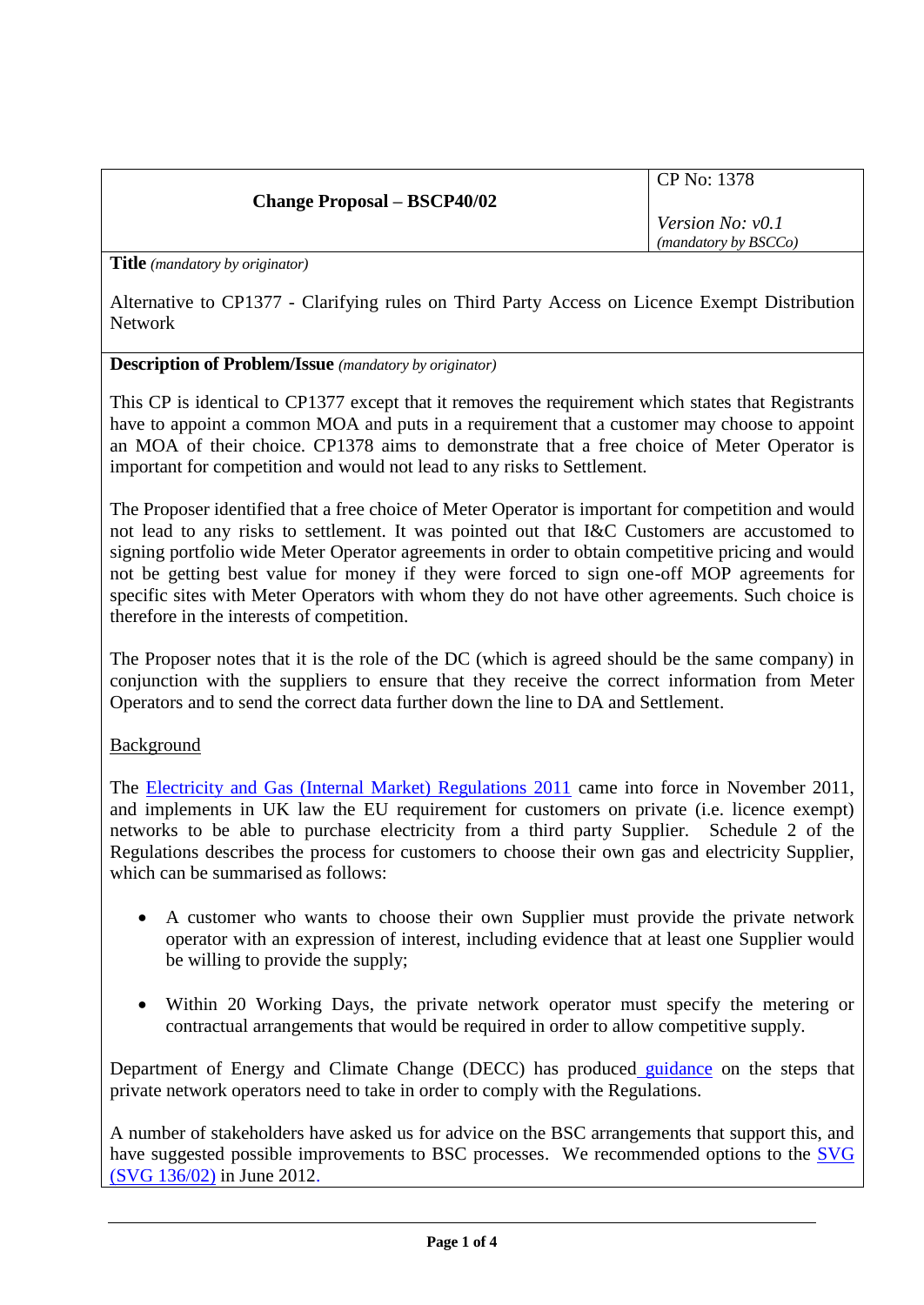**Note: SVG 136/02 originally proposed loosening the requirements on appointing a common MOA on the private network. This was subsequently discussed at the Third Party Access**  Working Group<sup>1</sup>, whose majority view was that retaining the current BSCP requirement to **appoint a common MOA on the private network is essential to maintain the complex site supplementary information. Change Proposal 1377 retains the requirement for a common MOA. However the raiser of this CP believes a free choice of Meter Operator is important for competition and would not lead to any risks to Settlement.**

We recommended Difference Metering as a viable solution and while the arrangement is recognised in BSCP514 (8.4.3) & BSCP502 (4.9.3) we believe further clarification can be added to the BSCP to accurately reflect the process and arrangements.

### **Proposed Solution** *(mandatory by originator)*

BSCP514, section 8.4.3 recognises a scenario where an embedded customer within a Private Network uses a Third Party Supplier. However this example only refers to one embedded MPAN. This change clarifies the example to the guides to complex sites to more closely reflect the arrangement of customers within Exempt Networks/Private Network seeking third party access and also recognises export scenarios.

This CP also makes it clear that you can choose an MOA.

The updated example will also be applicable to BSCP502 (section 4.9.3).

**Justification for Change** *(mandatory by originator)*

Although the current BCSP recognises this arrangement, further clarification is required to accurately reflect the process.

It should also be noted that this change is not placing additional obligations on parties or changing any existing requirements.

**To which section of the Code does the CP relate, and does the CP facilitate the current provisions of the Code?** *(mandatory by originator)*

Section L

 $\overline{a}$ 

<sup>1</sup> An Industry working group set up the Energy Networks Association (ENA) and attended by Distribution Network Operators (DNOs), Electricity Suppliers, private network operators, code administrators and Ofgem to evaluate solutions to issues relating to third party access.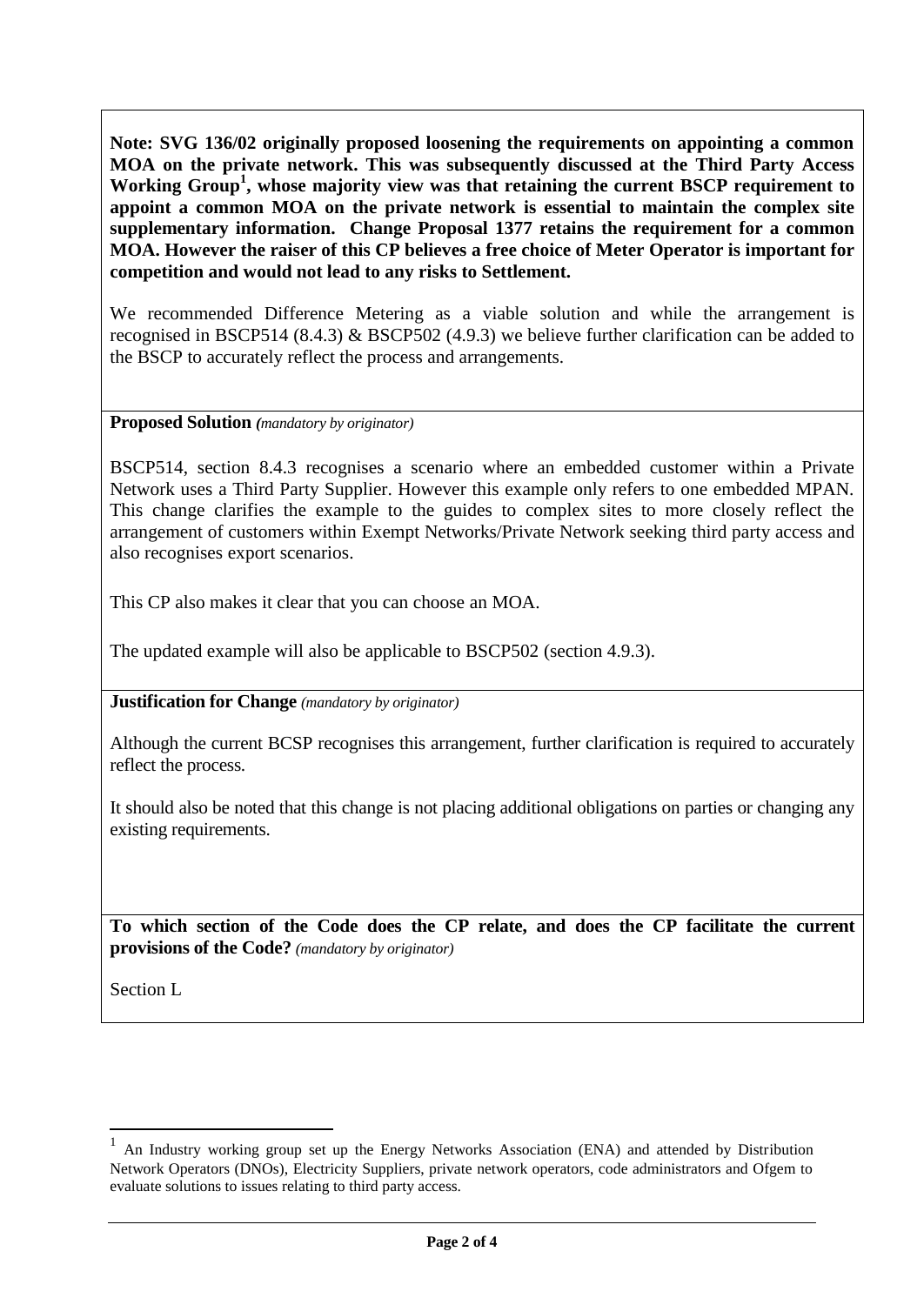## **Estimated Implementation Costs** *(mandatory by BSCCo)*

One ELEXON man day of effort to implement the redlined changes. One ELEXON man day equates to £240.

**Configurable Items Affected by Proposed Solution(s)** *(mandatory by originator)*

BSCP514 – section 8.4.3 BSCP502 – section 4.9.3

**Impact on Core Industry Documents or System Operator-Transmission Owner Code** *(mandatory by originator)*

No impact identified.

**Related Changes and/or Projects** *(mandatory by BSCCo)*

Related to change CP1377 which is identical to this change apart from the requirement that Registrants have to appoint a common MOA rather than the option to appoint an MOA of their choice.

**Requested Implementation Date** *(mandatory by originator)*

Requested Implementation for November 2012 Release.

**Reason:** Customers on private network have had a legal right to third party supply since November 2011, and discussion at the Third Party Access Working Group indicates that a number of customers are currently in negotiation with Suppliers and private network operators to exercise this right. The current lack of clarity in BSC Procedures increases the risk of error in settlement as customers exercise their right to third party supply, and to avoid this it is desirable to change the BSC Procedures as soon as possible (i.e. in the next available release).

**Version History** *(mandatory by BSCCo)*

v1.0 of CP1378 was issued on 3 August 2012

*Originator's Details:*

*BCA Name……………..Colin Prestwich*

*Organisation…………...Smartest Energy*

*Email Address………… Colin-Prestwich@smartestenergy.com*

*Date……………………3 rd August 2012*